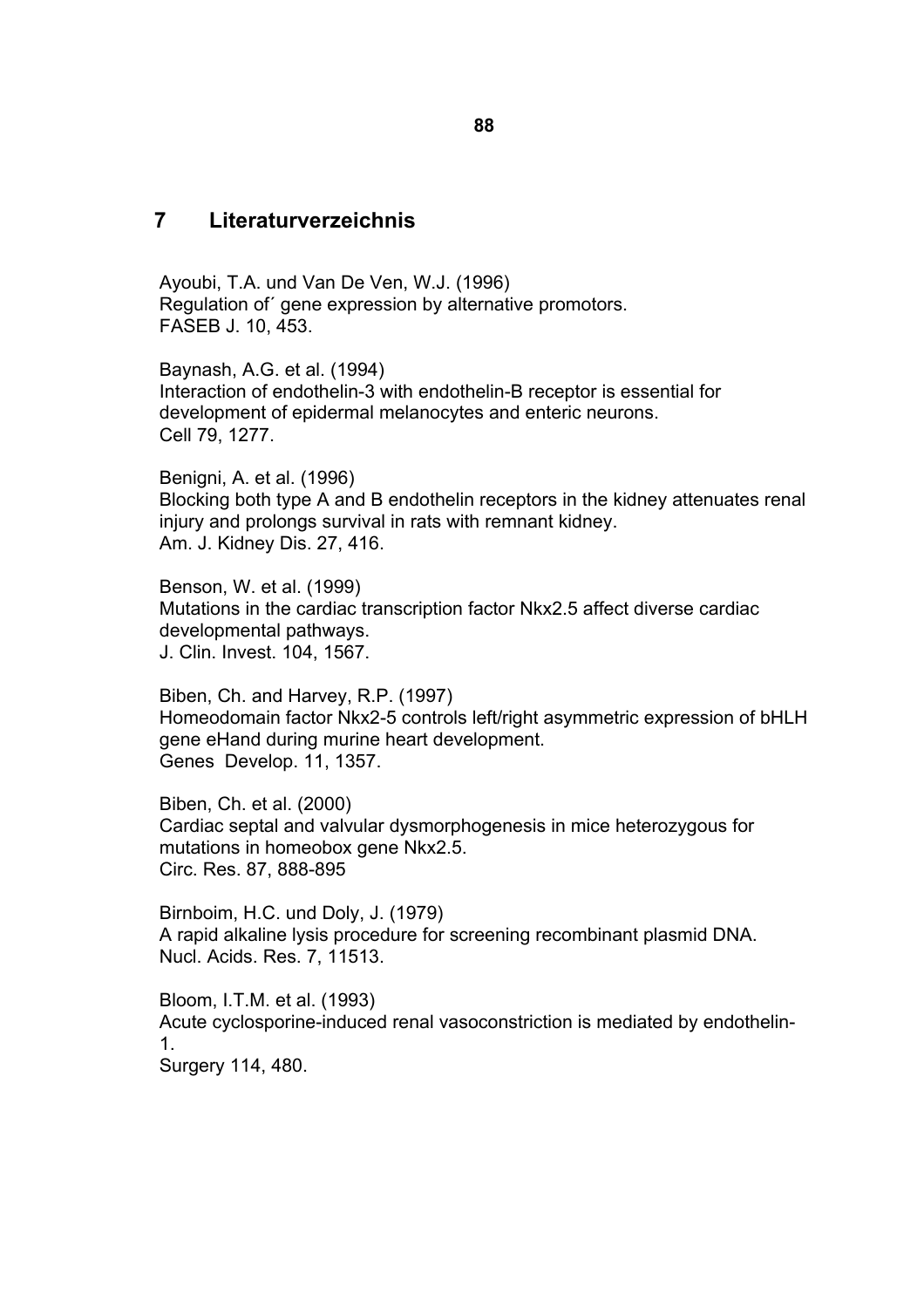Bodmer, R. (1993) The gene "tinman" is required for specification of the heart and visceral muscles in Drosophila. Development 118, 719.

Brand, M. et al. (1998) Ontogeny of endothelins-1 and –3, their receptors, and endothelin converting ezyme-1 in the early human embryo. J. Clin. Invest. 101, 549.

Budker, V. et al. (1996) pH-sensitive, cationic liposomes: a new synthetic virus-like vector. Nature Biotechnol. 14, 760.

Budker, V. et al. (1997) Protein/amphipathic polyamine complexes enable highly efficient transfection with minimal toxicity. Biotechniques 23, 139.

Burnette, W.N. (1981) "Western blotting": electrophoretic transfer of proteins from sodium dodecyl sulfate-polyacryl-amide gels to unmodified nitrocellulose and radiographic detection with antibody and radioiodinated protein A. Anal. Biochem. 112, 195.

Cailler, F. et al. (1999) The N-terminal segment of endothelin-converting enzyme (ECE)-1b contains a di-leucine motif that can redirect neprilysin to an intracellular compartment in Madin-Darby canine kidney (MDK) cells. Biochem. J. 341, 119.

Chen, C.Y. et al. (1996) Activation of the cardiac alpha-actin promoter depends upon serum response factor, tinman homologue, Nkx2.5 and intact serum response elements. Dev. Genet. 19, 119.

Chen, C.Y. und Fishman, M.C. (1996) Zebrafish tinman homolog demarcates the heart field and initiates myocardial differentiation. Development 122, 3809.

Chromczynski, P. und Sacchi, N. (1987) Single-step method of RNA isolation by acid guanidinium thiocyanate-phenolchloroform extraction.

Anal. Biochem. 162, 156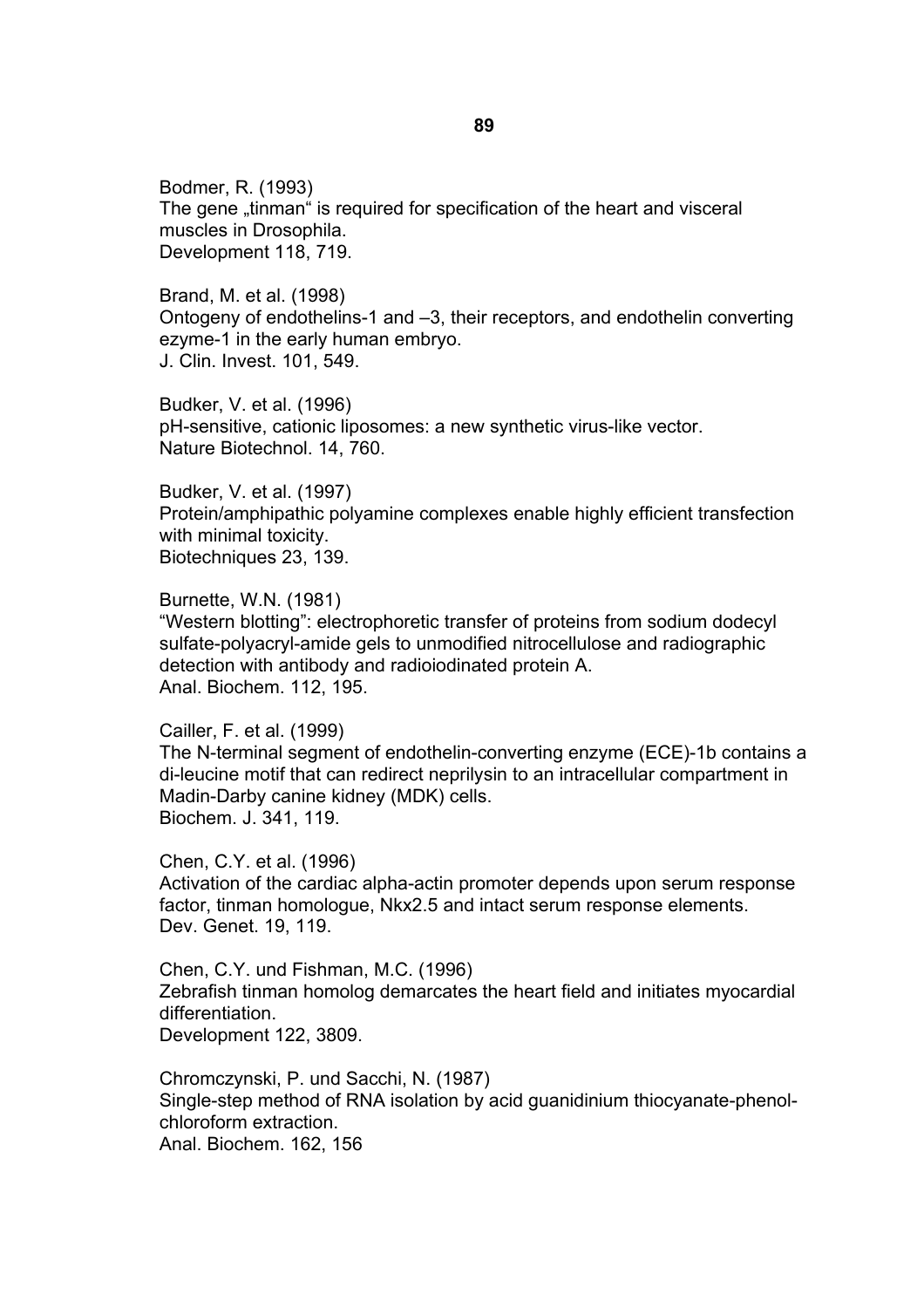Clouthier, D.E. et al. (1998) Cranial and cardia neural crest defects in endothelin-A receptor-deficient mice. Development 125, 813.

Clozel, M. et al. (1993) Pathophysiological role of endothelin revealed by the first orally active endothelin receptor antagonist. Nature 365, 759.

Creazzo, T.L. et al. (1998) Role of cardiac neural crest cells in cardiovascular development. Annu. Rev. Physiol. 60, 267.

Egger, D. und Bienz, K. (1994) Protein (western) blotting. Mol. Biotechnol. 1, 289.

Ehrmann, L.A. und Yutzey, K.E. (1999) Lack of regulation in the heart forming region of avian embryos. Dev. Biol. 207, 163.

Eisenberg, L.M. und Markwald, R.R. (1995) Molecular regulation of atrioventricular valvuloseptal morphogenesis. Circ. Res. 77, 1.

Emoto, N. und Yanagisawa, M. (1995) Endothelin-coverting enzyme-2 is a membrane-bound, Phosphoramidonsensitive metalloprotease with acidic pH optimum. J. Biol. Chem. 270, 15262.

Epstein, J.A. (2000) Developmental cardiology comes of age. Circ. Res. 87, 833.

Ergul, A. et al. (2000) ET-1 in the myocardial interstitium: relation to myocyte ECE activity and expression. Am. J. Physiol. Heart Circ. Physiol. 278, H2050.

Evans, S.M. (1999) Vertebrate tinma homologues and cardiac differentiation. Semin. Cell Dev. Biol. 10, 73.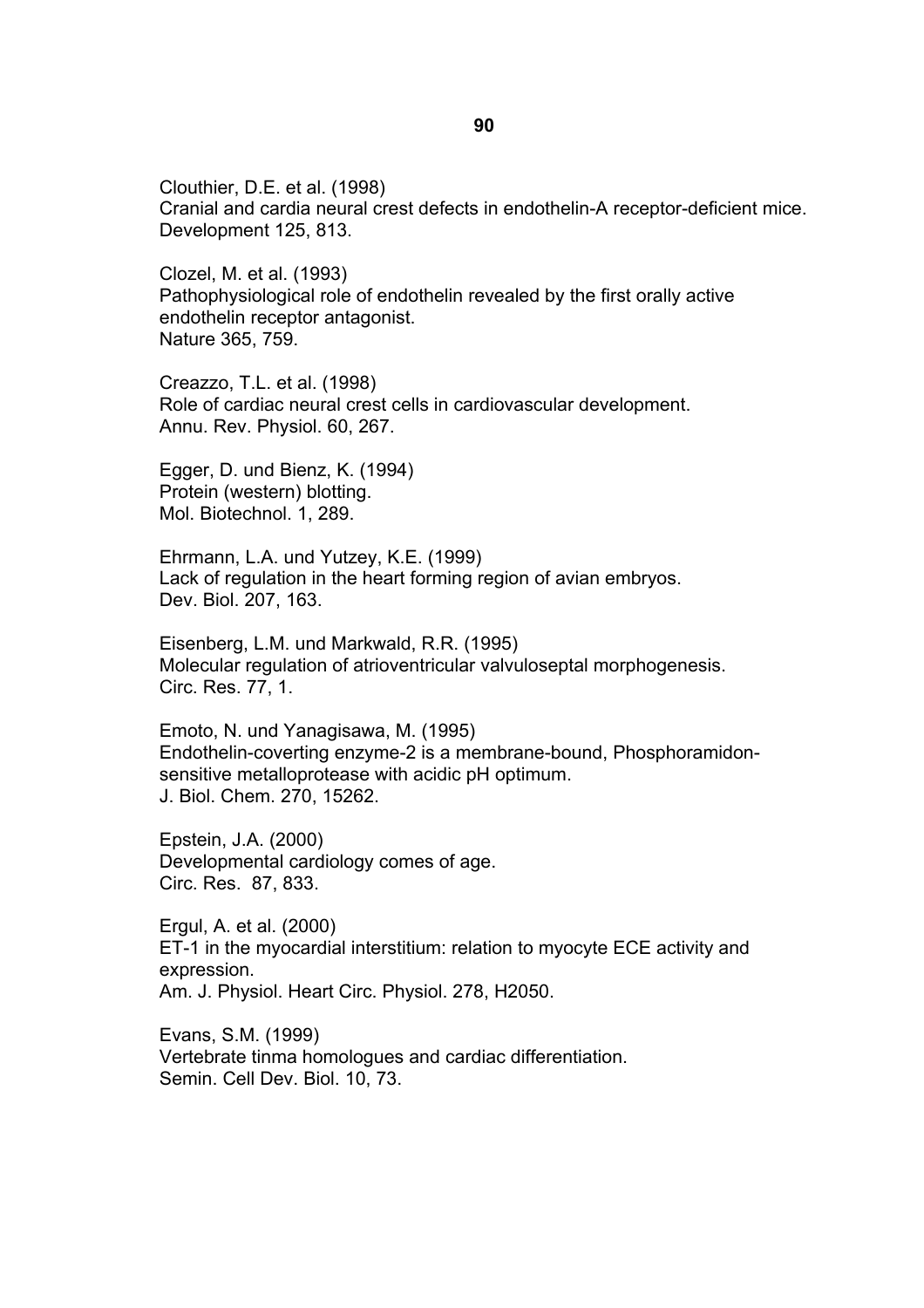Fishman M.C. und Chien, K.R. (1997) Fashioning the vertebrate heart: earliest embryonic decisions. Development 124, 2099.

Frayn, K.N. et al. (1993) Hormone-sensitive lipase: quantitation of enzyme activity and mRNA level in small biopsies of human adipose tissue. Clinica Chimica Acta 216, 183.

Friedberg, T. et al. (1990) Selective detection of mRNA forms encoding the major phenobarbital inducible cytochromes P450 and other members of the P450IIB family by the RNases A protection assay. Archiv. Biochem. Biophys. 279, 167.

Funke-Kaiser, H. et al. (2000) Characterisation of the c-specific promoter of the gene encoding human endothelin-converting enzyme-1 (ECE-1). FEBS Letters 466, 310.

Gassen, H.G. und Schrimpf, G. (Hrsg) (1999) Gentechnische Methoden, 2.Auflage Spektrum-Verlag

Gellai, M. et al. (1994) Reversal of postischemic acute renal failure with a selective endothelin $_A$ receptor antagonist in the rat. J. Clin. Invest. 93, 900.

Grover, G.J. et al. (1993) The endothelin-1 receptor antagonist BQ-123 reduces infarct size in a canine model of coronary occlusion and reperfusion. Cardiovasc. Res. 27, 1613.

Hasegawa, H. et al. (1998) Purification of a novel endothelin-converting enzyme specific for big endothelin-3. FEBS 428, 304.

Higuchi, R. et al. (1988) A general method of in vitro preparation and specific mutagenesis of DNA fragments : study of protein and DNA interactions. Nucl. Acid. Res. 16, 7351.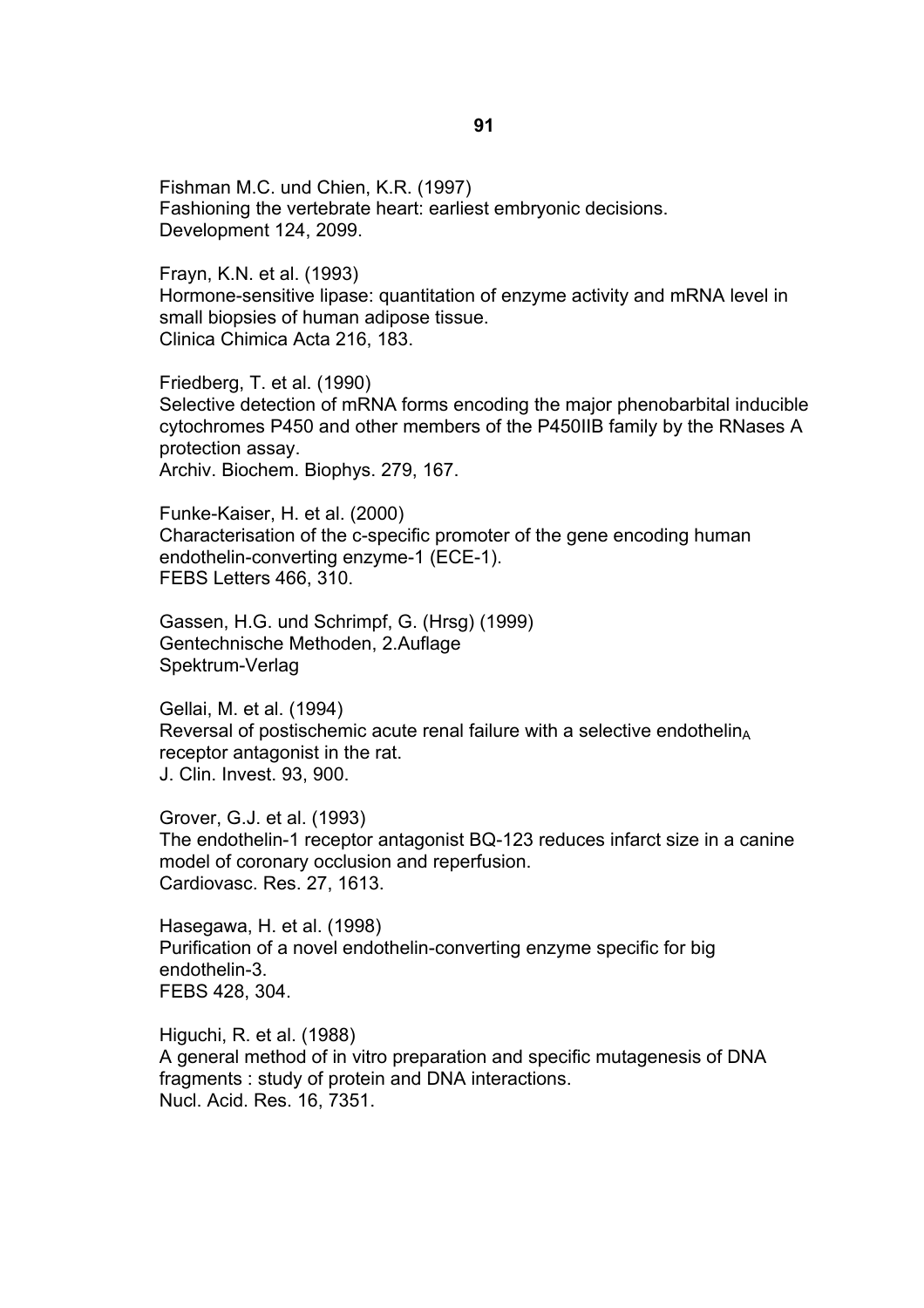Hofstra, R.M.W. et al. (1999) A loss-of-function mutation in the endothelin-converting enzyme 1 (ECE-1) associated with Hirschsprung disease, cardiac defects, and autonomic dysfunction. Am. J. Hum. Genet. 64, 304.

Hosoda, K. et al. (1994) Targeted and natural (piebald-lethal) mutations of endothelin-B receptor gene produce megacolon associated with spotted coat color in mice. Cell 79, 1267.

Inoue, A. et al. (1989) The human endothelin family: three structurally and pharmacologically distinct isopeptides predicted by three separate genes. Proc. Natl. Acad. Sci. USA 86, 2863.

Itoh, S. et al. (1993) A novel endothelin ETA receptor antagonist, BQ-485, and its preventive effect on experimental cerebral vasospasm in dogs. Biochem. Biophys. Res. Comm. 195, 969.

Kasahara, H. et al. (2000) Loss of function and inhibitory effects of human CSX/NKX2.5 homeoprotein mutations associated with congenital heart disease. J. Clin. Invest., 106, 299.

Kedzierski, R.M. und Yanagisawa, M. (2001) Endothelin system: the double-edged sword in health and disease. Annu. Rev. Pharmacol. Toxicol. 41, 851.

Kirby, M.L. und Waldo, K. (1990) Role of neural crest in congenital heart disease. Circulation 82, 332.

Kirby, M.L. und Waldo, K. (1995) Neural crest and cardiovascular patterning. Circ. Res. 77, 211.

Komuro, I. und Izumo, S. (1993) Csx: A murine homeobox-containing gene specifically expressed in the developing heart. Proc. Natl. Acad. Sci. USA 90, 8145.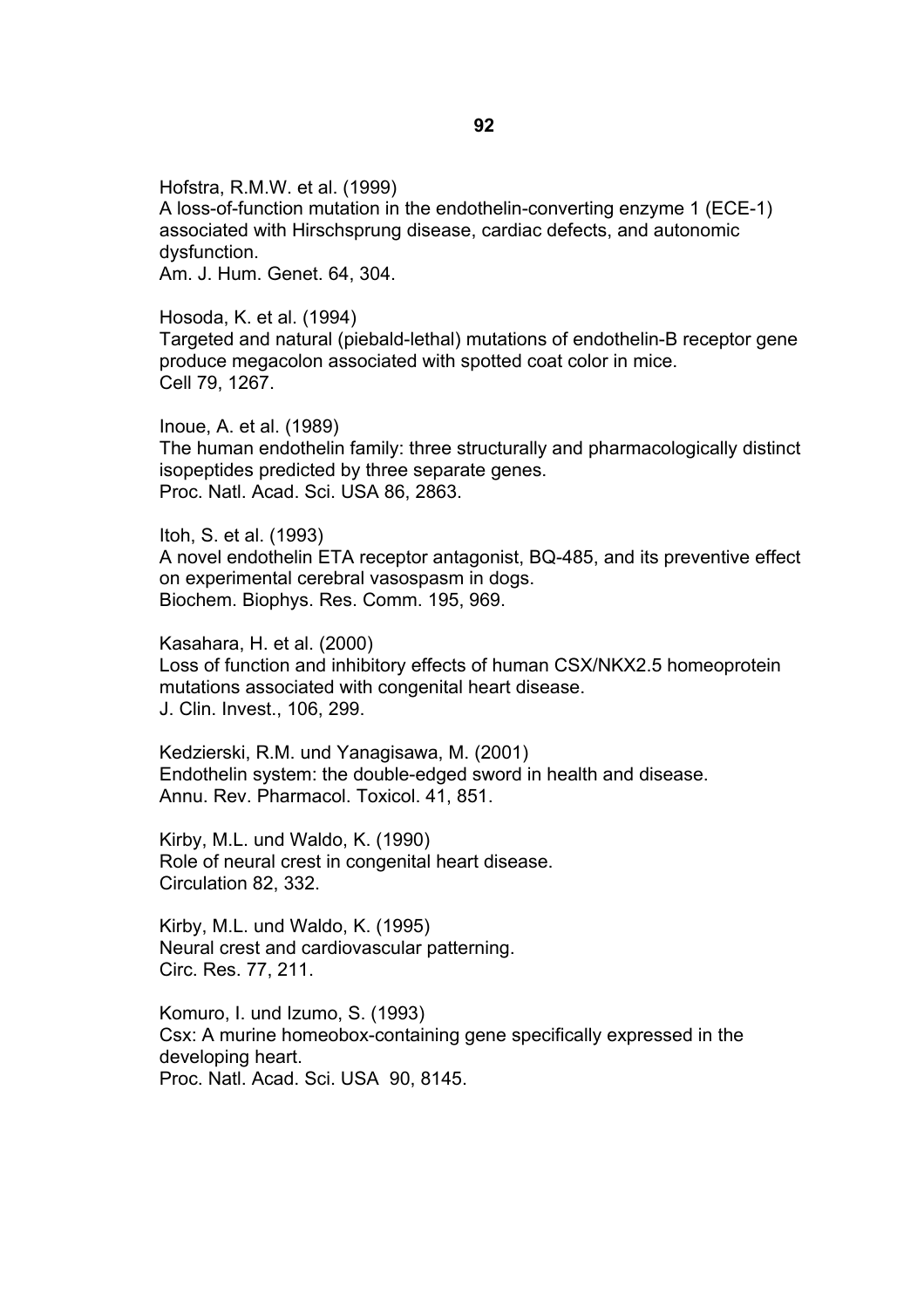Korth, P. et al. (1999) Cellular distribution of endothelin-converting enzyme-1 in human tissues. J. Histochem. Cytochem. 47, 447.

Kricka, L.J. (1993) Ultrasensitive immunoassay techniques. Clin. Biochem. 26, 325.

Krieg, P.A. (Hrsg) (1996) Laboratory Guide to RNA: Isolation, Analysis, and Synthesis. Wiley-Liss Inc., New York, NY

Kumar, D. et al. (1987) Clinical manifestations of trisomy 5q. J. Med. Genet. 24, 180.

Kurihara, Y. et al. (1994) Elevated blood pressure and craniofacial abnormalities in mice deficiet in endothelin-1. Nature 368, 703.

Kurihara, Y. et al. (1995) Aortic arch malformations and ventricular septal defect in mice deficient in endothelin-1. J. Clin. Invest. 96, 293.

Lane, D. et al. (1992) Use of gel retardation to analyze protein-nucleic acid interactions. Microbiol. Rev. 56, 509.

Lee, J.J. und Costlow, N.A. (1987) A molecular titration assay to measure transcript prevalence levels. Meth. Enzyme. 152, 633.

Levin, E.R. (1995,) Endothelins. New Engl. J. Med., 333, 356.

Lints, T.J. et al. (1993) Nkx-2.5: a novel murine homeobox gene expressed in early heart progenitor cells and their myogenic descedants. Development 119, 419.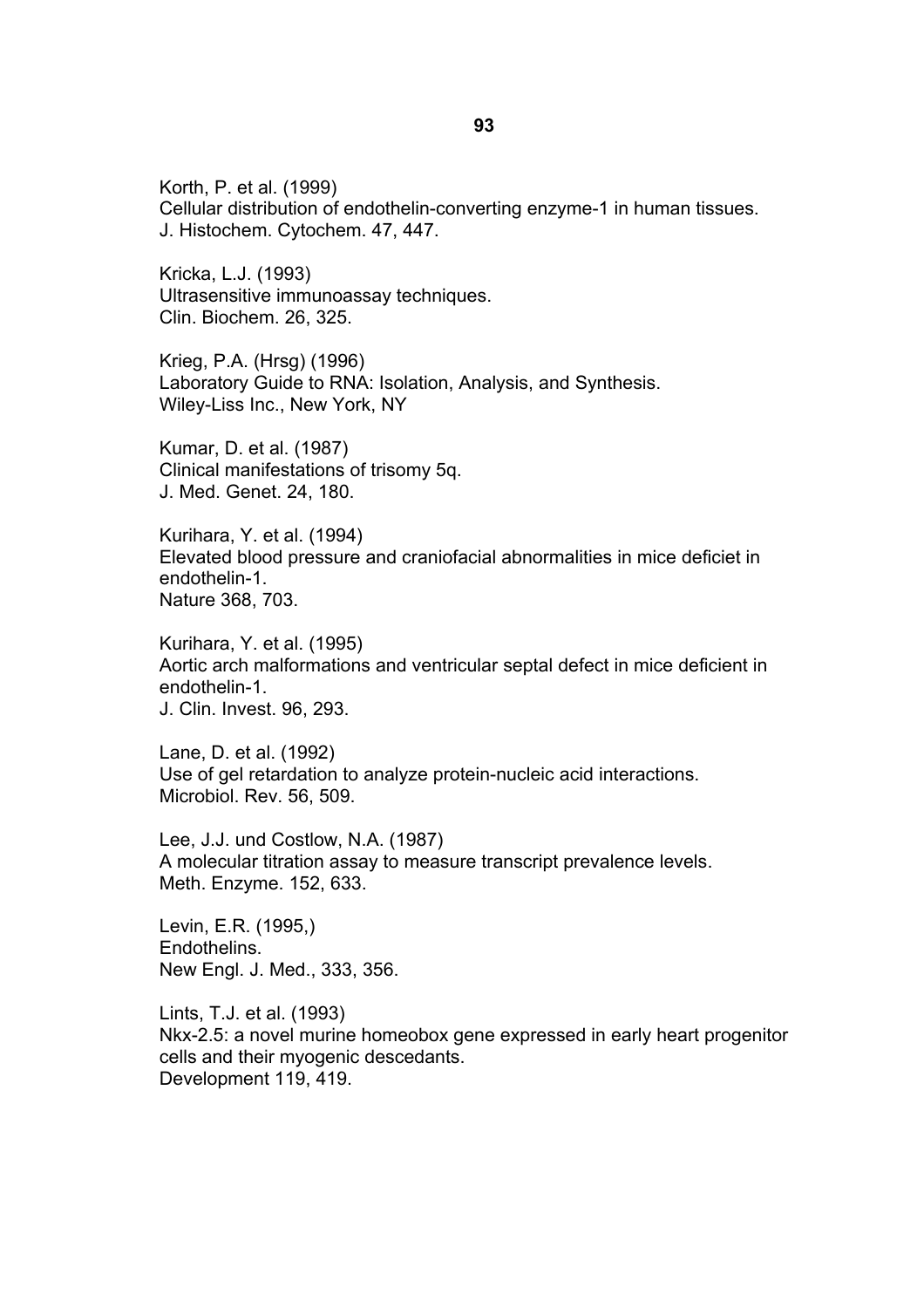Lyons, I. et al. (1995) Myogenic and morphogenetic defects in the heart tubes of murine embryos lacking the homeo box gene Nkx2-5. Genes Develop. 9, 1654.

Mably, J.D. und Liew, Ch.-Ch. (1996) Factors involved in cardiogenesis and the regulation of cardiac specific gene expression. Circ. Res. 79, 4.

Maclean, N. (1987) Dictionary of Genetics & Cell Biology, London

Mitchell, P.J. und Tijan,R. (1989) Transcriptional regulation in mammalian cells by sequence-specific DNA binding proteins. Science 245, 371.

Nabel, G.E. et al. (1994) Gene transfer and vascular disease. Cardiovasc. Res. 28, 445.

Newton, C.R. und Graham, A. (1997) PCR. BIOS Scientific publishers, Oxford

Nishikibe, M. et al. (1993) Antihypertensive effect of a newly synthesized endothelin antagonist, BQ-123, in a genetic hypertensive model. Life Sci. 52, 717.

Nolan, C. (Hrsg) (1989) Molecular Cloning, A laboratory Manual, 2nd edition. Cold Spring Harbour Laboratory Press

Ohlstein, E.H. et al. (1994) SB 209670, a rationally designed potent nonpeptide endothelin receptor antagonist. Proc. Natl. Acad. Sci. USA 91, 8052.

Olson, E.N., Srivastava, D. (1996) Molecular pathways controlling heart development. Science 272, 671.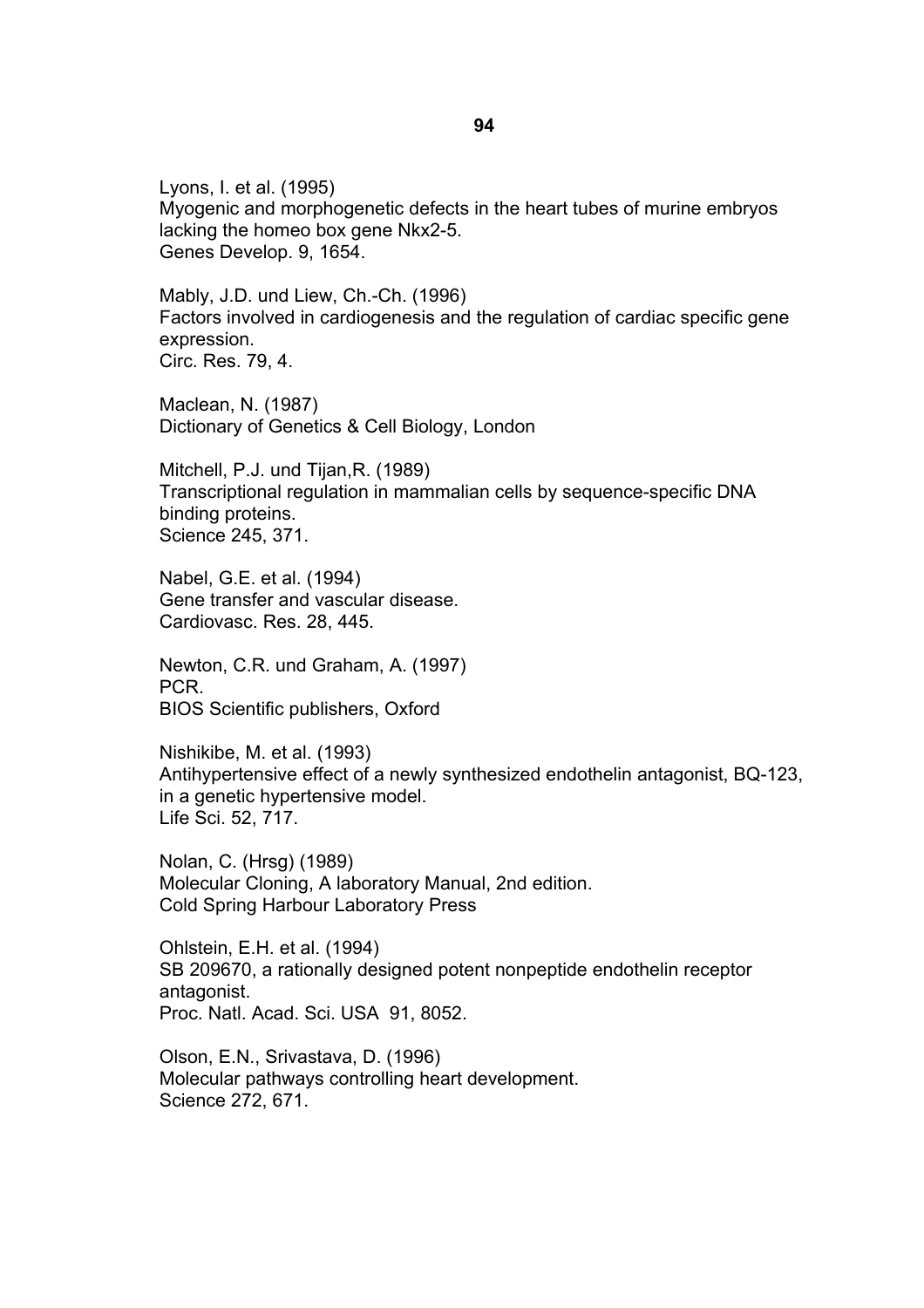Orzechowski, H.-D. et al. (1997) Evidence of alternative promoters directing isoform-specific expression of human endothelin-converting enzyme-1 mRNA in cultured endothelial cells. J. Mol. Med. 75, 512.

Pinto-Sietsma, S.-J. und Paul, M. (1998) A role for endothelin in the pathogenesis of hypertension: fact or fiction?. Kidney Intern. 54, 115.

Ramlau, J. (1987) Use of sondary antibodies for visualization of bound primary reagents in blotting procedures. Electrophoresis 8, 398.

Rothermund, L. et al. (2000) Cardiac endothelin system impairs left ventricular function in renin-dependent hypertension via decreased sarcoplasmic reticulum  $Ca<sup>2+</sup>$  uptake. Circulation 102, 1582.

Roux, S. et al. (1999) Endothelin antagonism with bosentan: a review of potential applications. J. Mol. Med. 77, 364.

Saiki, R.K. et al. (1988) Primer directed enzymatic amplification of DNA with a thermostable DNA polymerase. Science 239, 487.

Schibler, U. und Sierra, F. (1987) Alternative promotors in developmental gene expression. Ann. Rev. Genet. 21, 237.

Schiffrin , E.L. et al. (1997) Clinical significance of endothelin in cardiovascular disease. Curr. Opin. Cardiol. 12, 354.

Schmidt, M. et al. (1994) Molecular characterization of human and bovine endothelin converting enzyme (ECE-1). FEBS 356, 238.

Schott, J.-J. et al. (1998) Congenital Heart Disease Caused by Mutations in the Transcription Factor Nkx2-5. Science 281, 108.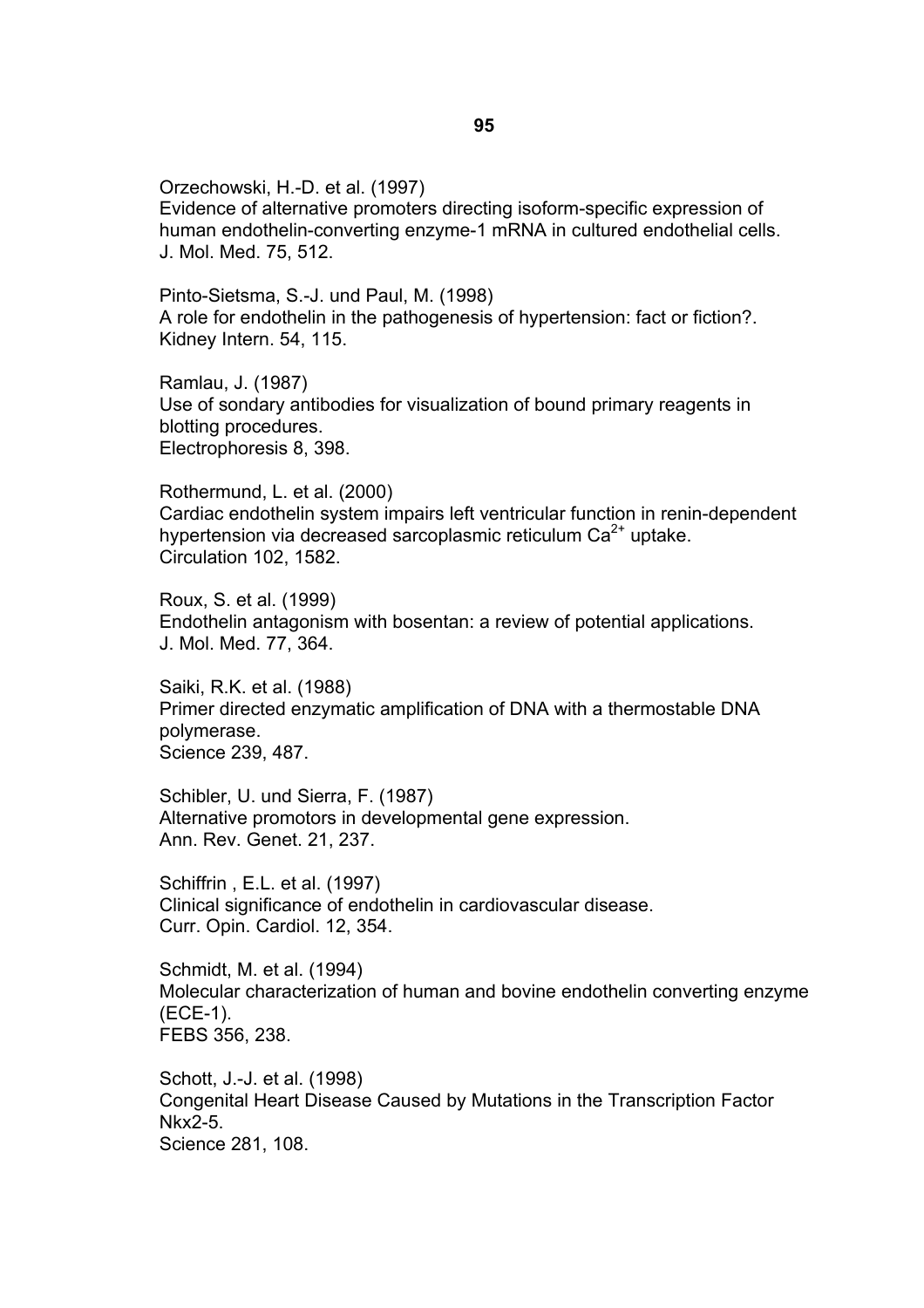Schultheiss, T.M., et al. (1995) Induction of avian myogenesis by anterior endoderm. Development 121, 4203.

Schwartz, R.J. und Olson, E.N. (1999) Building the heart piece by piece: modularity of cis-elements regulationg Nkx2- 5 transcription. Development, 126, 4187.

Schweizer, A. et al. (1997) Human endothelin-converting ezyme (ECE-1): three isoforms with distinct subcellular localizations. Biochem. J. 328, 871.

Serneri, G.G.N. et al. (2000) Selective upregulation of cardiac endothelin system on patients with ischemic but non idiopathic dilated cardiomyopathy. Circ. Res. 86, 377.

Shimada, K. et al. (1995) Cloning and functional expression of human endothelin-converting enzyme cDNA. Biochem. Biophys. Res. Comm. 207, 807.

Shiojima, I. et al. (1995) Assignement of cardiac homeobox gene CSX to human chromosom 5q34. Genomics. 27, 204.

Shiojima, I. et al. (1996) Molecular cloning and characterization of human cardiac homeobox gene CSX1. Circ. Res. 79, 920.

Siebert, P. (1991) RT-PCR: Methods & Applications (Book 1). Clontech Laboratories Inc., Palo Alto; CA

Sucov, H.M. (1998) Molecular insights into cardiac development. Annu. Rev. Physiol. 60, 287.

Takahashi, M. et al. (1995) Localization of rat endothelin-converting enzyme to vascular endothelial cells and some secretory cells. Biochem. J. 311, 657.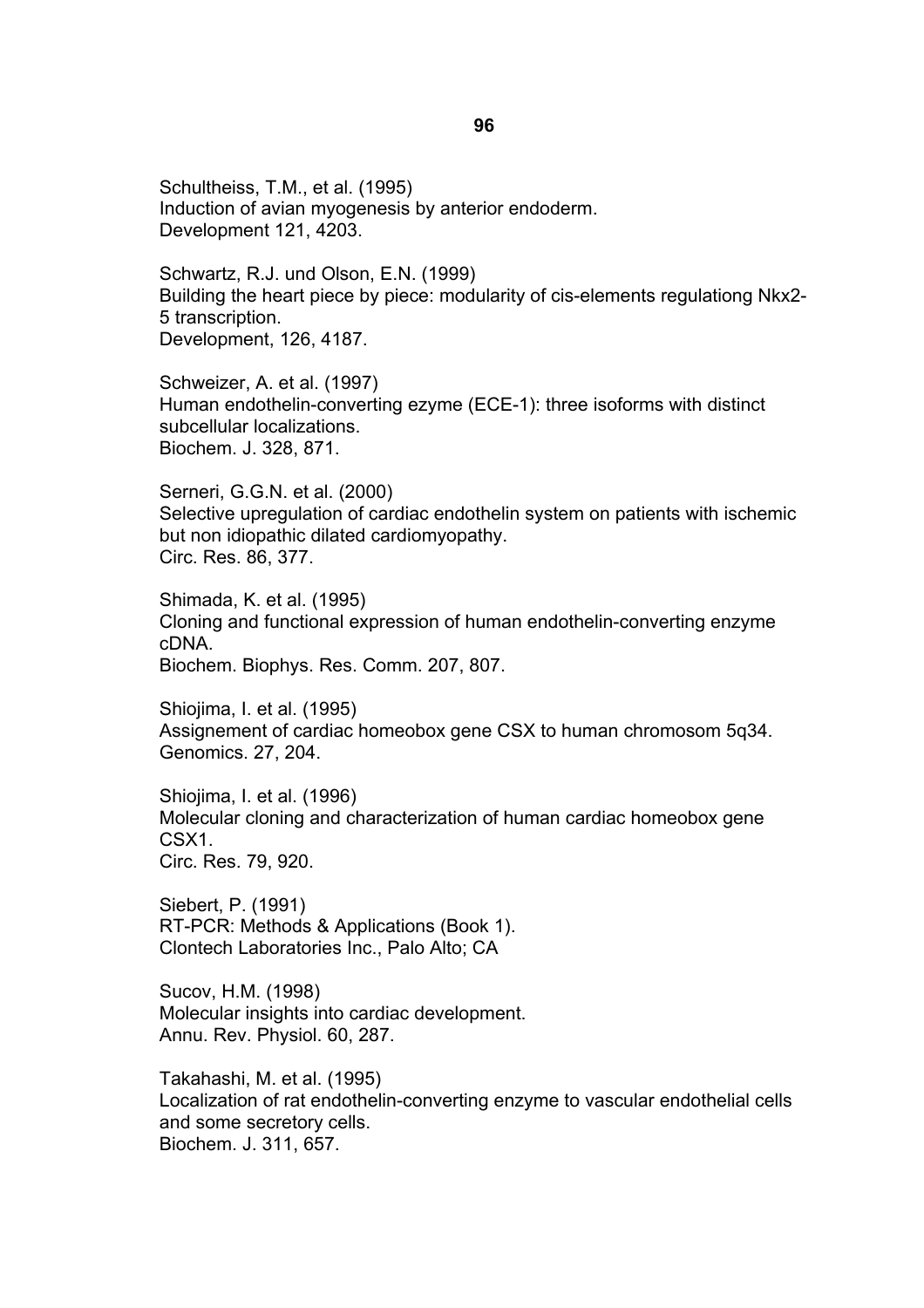Takebayashi-Suzuki, K., et al. (2000) In vivo iduction of cardiac Purkinje fiber differetiation by coexpression of preproendothelin-1 and endothelin converting enzyme-1. Development, 127, 3523.

Tanaka, M. et al. (1999) The cardiac homeobox gene Csx/Nkx2.5 lies genetically upstream of multiple genes essential for heart development. Development 126, 1269.

Thomas, T. et al. (1998) A signaling cascade involving endothelin-1, dHAND and Msx1 regulates development of neural-crest-derived branchial arch mesenchyme. Development 125, 3005.

Thompson, J. et al. (1998) Upregulation of the cardiac homeobox gene Nkx2.5 (CSX) in feline right ventricular pressure overload. Am. J. Physiol. 274, H1569.

Towbin, H. et al. (1979) Electrophoretic transfer of proteins from polyacrylamide gels to nitrocellulose sheets. Proc. Natl. Acad. Sci. USA 76, 4350.

Towbin, H. et al. (1989) Immunoblotting in the clinical laboratory. J. Clin. Chem. Clin. Biochem. 27, 495.

Valdenaire, O. et al. (1995) Organization of the gene encoding the huma endothelin-coverting ezyme (ECE-1). J. Biol. Chem. 270, 29794.

Valdenaire, O. et al. (1999a) A fourth isoform of endothelin-converting enzyme (ECE-1) is generated from an additional promotor. Eur. J. Biochem. 264, 341.

Valdenaire, O. et al. (1999b) Two di-leucine-based motifs account for different subcellular localizations of the human endothelin converting enzyme (ECE-1) isoforms. J. Cell Science 112, 3115.